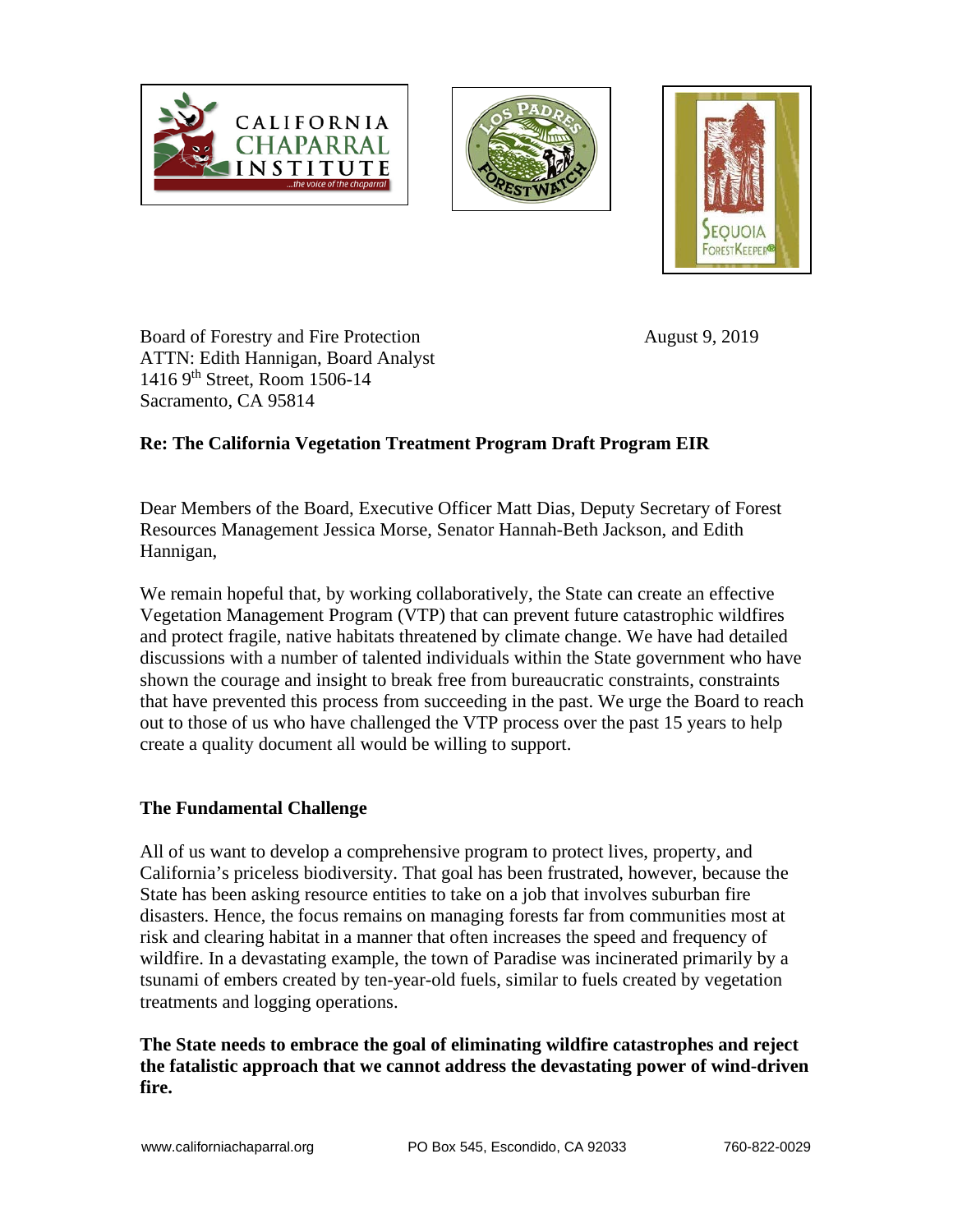Unfortunately, the draft EIR remains crippled by fatalism. It pursues its preferred habitat clearance approach with fingers crossed, acknowledging that the vegetation treatments it proposes will likely be ineffective during the wind-driven wildfires that kill most of the people and burn most of the homes. The draft EIR attempts to justify its approach because "most fires that occur within the state are not highly wind driven…" and that vegetation treatments can work, "when weather conditions shift, wind subsides, and fire intensity decreases."

People die and communities burn during wind-driven fire, not when the weather is cooperating.

#### **What the draft VTP is saying is that the State will only deal with the wildfires that can be controlled, not the ones that cause nearly all the damage.**

We can prevent the devastation by acknowledging the simple fact that large, fast, highintensity wildfires are inevitable – no matter what stories we tell ourselves about past fire suppression, anecdotal experiences, and presumed historical conditions.

However, we can prevent the devastation of our communities.

Although it is often claimed that our recent wildfires are unprecedented and their fury is surprising, history suggests otherwise. Many of the lives lost and homes destroyed in the 2017 and 2018 wildfires could have been saved if a State level entity (with access to funds a mere fraction of what has been recently allocated to protecting public utilities from wildfire liability) had applied the lessons learned during the 2003 Cedar Fire:

**1.** Wildfire devastation (lost lives and homes) ceases **when the weather changes**, not when a fuel break is encountered or a fire crew is present.

**2.** Homes primarily ignite by **embers traveling a mile or more** ahead of the flame front, not from an imagined wall of flame.

**3.** Fine fuels (weeds and grasses) that typically grow within vegetation treatments or type-converted areas **increase the flammability of the landscape**.

**4. Evacuation plans typically fail** because they are designed for the same types of wildfires the draft EIR addresses – non-wind-driven fires that provide the time needed to evacuate people in an orderly fashion.

**5.** Defensible space is a misnomer for most homes because during a large fire, **there are never enough fire crews to defend** all the threatened homes as demonstrated in Coffey Park, Santa Rosa during the 2017 Tubbs Fire.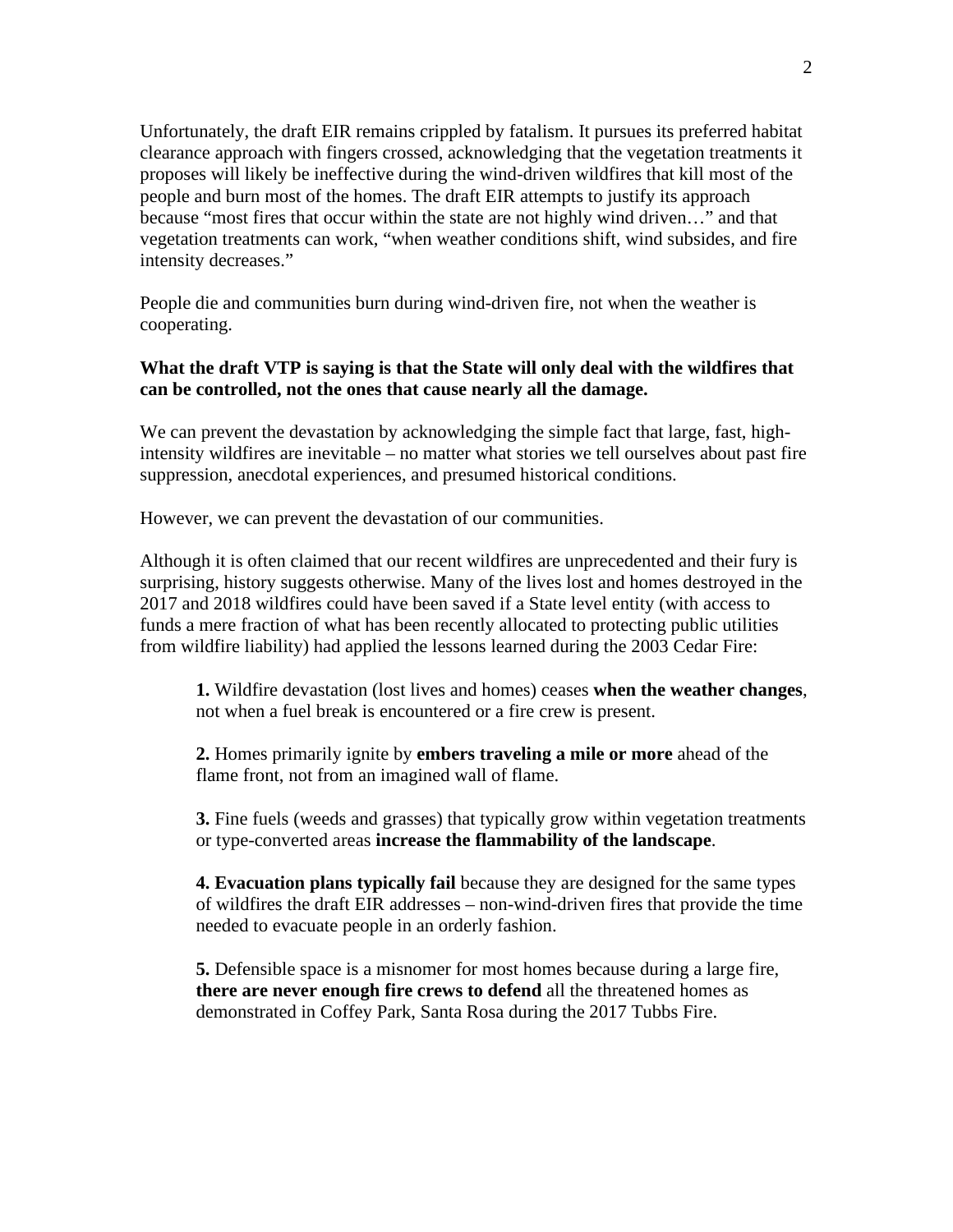Yet, with each passing wildfire season, with each growing list of fatalities, the State continues to allocate increasing funds to continue doing the same thing over and over again.

After the 2007 wildfires in southern California, former San Diego Fire Chief Jeff Bowman and others formed the San Diego Regional Fire Safety Forum. Chief Bowman introduced the Forum during a press conference on February 19, 2008, by dropping a large stack of fire task force documents from previous decades on the podium, documents filled with unrealized recommendations.

Eight years later, during the May 25, 2016 meeting of the California Fire Service Task Force on Climate Impacts, Chief Bowman distributed the After Action Report for the 1993 Southern California Wildfire Siege. As he did after the 2007 fires, he pointed out that the report's ninety-five recommendations for improving future responses to major fire incidents were nearly identical to those recommended by the Governor's Blue Ribbon Fire Commission after the 2003 wildfires. Again, most of those recommendations remain unrealized.

World history is littered with examples of preventable disasters when leaders at the time were blinded by prevailing paradigms and group think – the Space Shuttle Challenger explosion, the Deepwater Horizon blowout in the Gulf of Mexico, and the millions of men slaughtered in WWI due generals' failure to understand the changing dynamics of warfare (machine guns vs. swords and cavalry). The loss of so many lives in Paradise during the 2018 Camp Fire and the devastating Montecito debris flow that followed the 2017 Thomas Fire represent similar events that could have been prevented if only we had adapted to the actual challenges that we knew faced us.

With climate change increasing fire risk and threatening to change the distribution of native plant communities across the State, we cannot afford to keep doing the same thing. **We have one last chance to get this right.**

We urge you to break with the conventions that have failed to resolve the wildfire crisis and focus fire risk reduction efforts where it matters most – **directly on our homes and around our communities, not on vegetation projects far from where most of us live or in a manner that will accelerate the loss of native habitat (Attachment 3).**

We provide the following six comments/suggestions for your consideration. Please also see our previous scoping comments for additional details and references.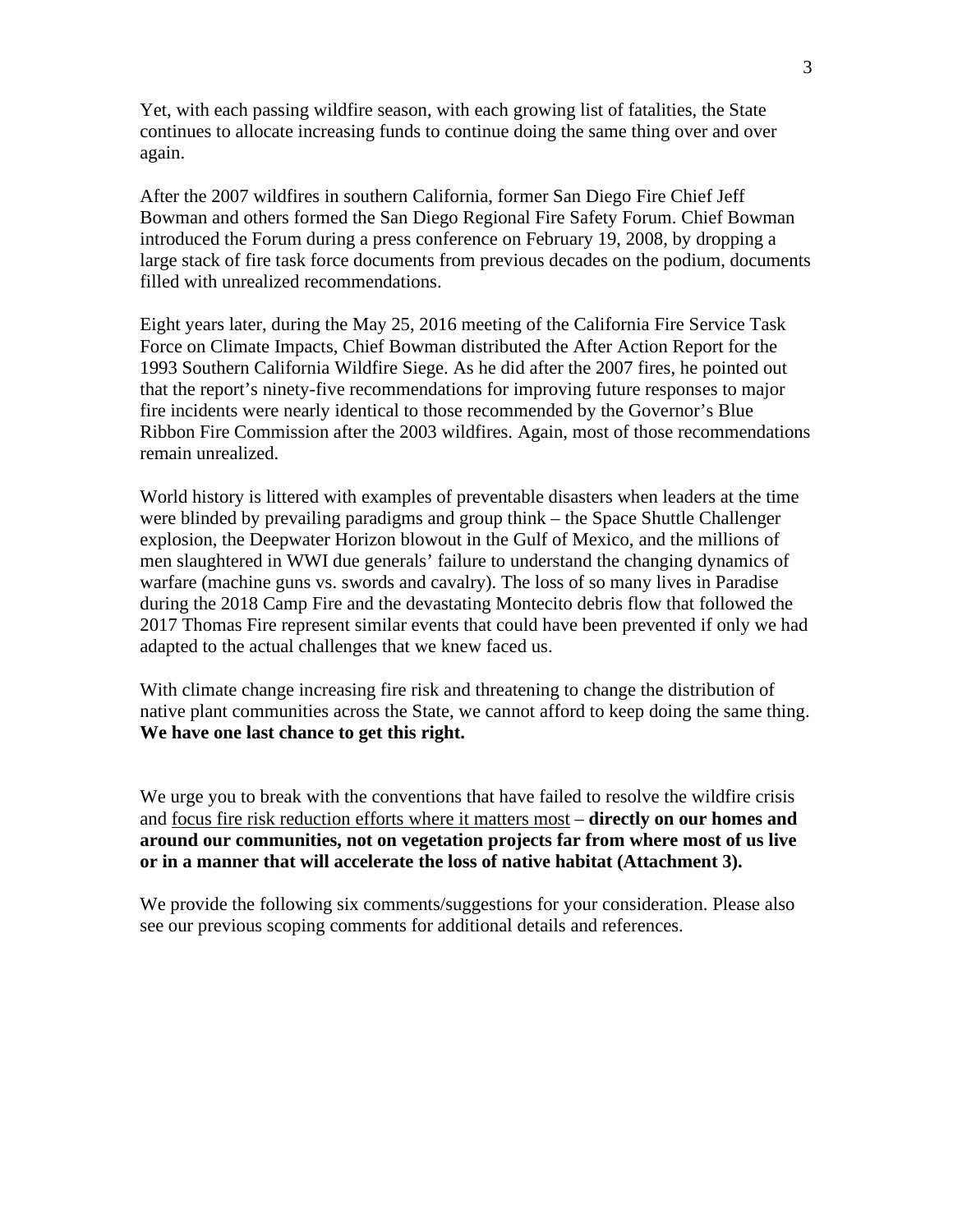# **Six Comments/Suggestions on the Draft EIR/VTP**

#### **1. The Program's Purpose and Need and Proposed Treatments do Not Address the Wind-Driven Wildfires that Cause Nearly all the Devastation**

In examining the 20 most devastating wildfires as per Cal Fire's 2019 list, nearly all have been driven by strong winds (Fig. 1).

However, the draft EIR admits the proposed treatments will not likely protect lives and property during such fires. Instead, the Program rests almost entirely on dealing with the fires that can be controlled. This is equivalent designing buildings to withstand only  $95<sup>th</sup>$ percentile earthquake movements, or what you would feel as a result of a magnitude 2.5.

Such an approach would fail even the most basic cost/benefit analysis. We offer an alternative approach in Attachment 3.

| <b>Fire/Rank</b> | <b>Deaths</b>  | <b>Structures</b> | <b>Primary vegetation</b> | Wind-  | <b>Date</b> |
|------------------|----------------|-------------------|---------------------------|--------|-------------|
|                  |                | burned            | consumed                  | driven |             |
| 1 Camp           | 85             | 18,804            | forest/shrubland/grass    | X      | 11/2018     |
| 2 Tubbs          | 22             | 5,636             | woodland/forest/grass     | X      | 10/2017     |
| 3 Tunnel         | 25             | 2,900             | shrubland/grass           | X      | 10/1991     |
| 4 Cedar          | 15             | 2,820             | shrubland                 | X      | 10/2003     |
| 5 Valley         | $\overline{4}$ | 1,955             | forest/shrub/grass        | X      | 9/2015      |
| 6 Witch          | $\overline{2}$ | 1,650             | shrubland                 | X      | 10/2007     |
| 7 Woolsey        | 3              | 1,653             | grass/shrubland           | X      | 11/2018     |
| 8 Carr           | 8              | 1,614             | forest/shrubland          | X      | 7/2018      |
| 9 Nuns           | 3              | 1,355             | woodland/forest/grass     | X      | 10/2017     |
| 10 Thomas        | $\overline{2}$ | 1,063             | shrubland                 | X      | 12/2017     |
| 11 Old           | 6              | 1,003             | shrubland/forest          | X      | 10/2003     |
| 12 Jones         | 1              | 954               | forest/grass              |        | 10/1999     |
| 13 Butte         | $\overline{2}$ | 921               | forest/shrub/grass        |        | 9/2015      |
| 14 Atlas         | 6              | 738               | woodland/forest/grass     | X      | 10/2017     |
| 15 Paint         | 1              | 641               | shrubland                 | X      | 6/1990      |
| 16 Fountain      | $\theta$       | 636               | forest                    | X      | 8/1992      |
| 17 Sayre         | $\overline{0}$ | 604               | shrubland/grass           | X      | 11/2008     |
| 18 Berkeley      | $\overline{0}$ | 584               | shrubland/grass           | X      | 9/1923      |
| 19 Harris        | 8              | 548               | shrubland/grass           | X      | 10/2007     |
| 20 Redwood       | 9              | 546               | forest                    | X      | 10/2017     |

Fig. 1. California's 20 most destructive wildfires including role of wind (X = severe winds) and primary vegetation type involved. [https://www.fire.ca.gov/media/5511/top20\\_destruction.pdf](https://www.fire.ca.gov/media/5511/top20_destruction.pdf)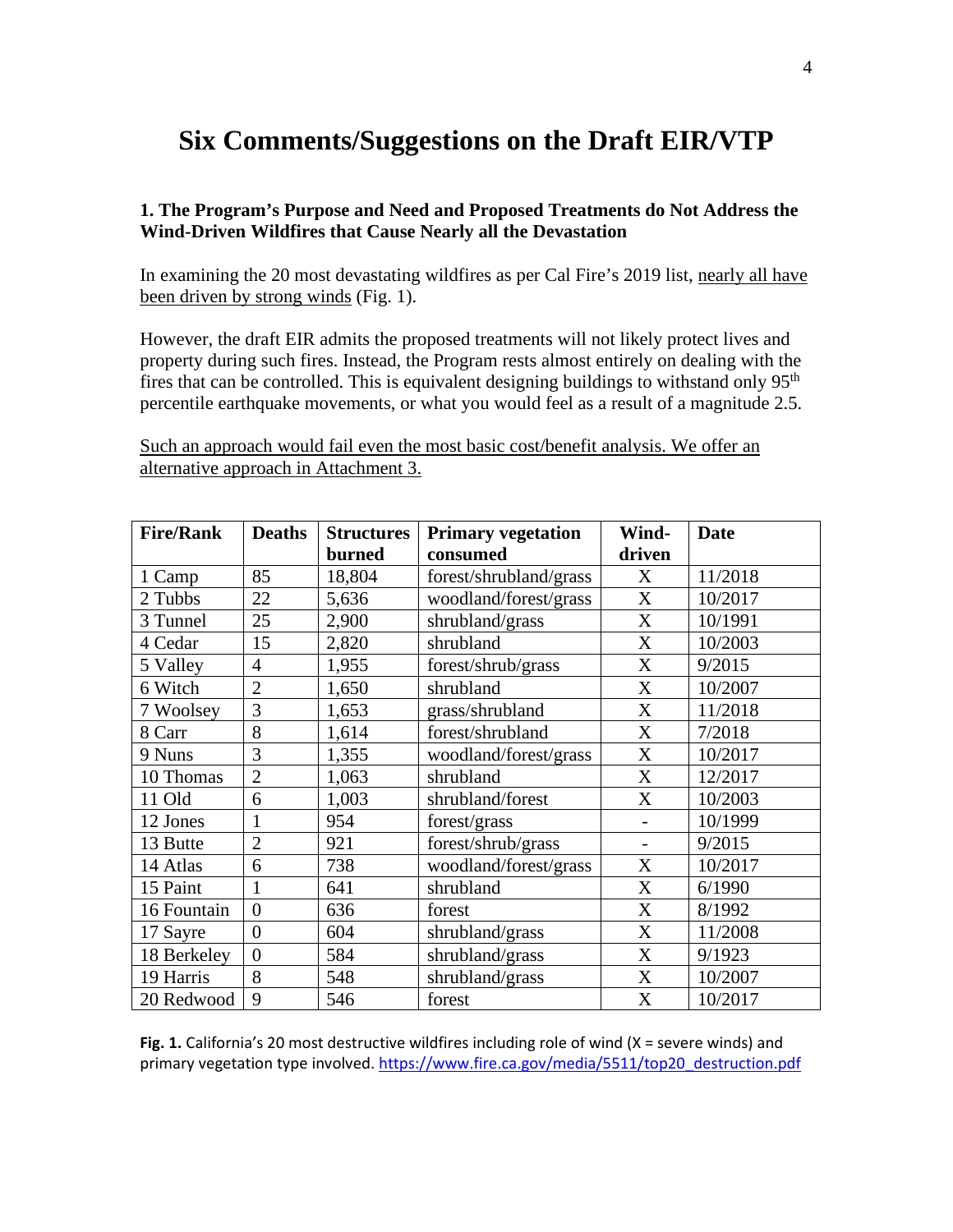#### **2. Conform to State Law (PRC 4483 as per SB 1260)**

[CA Pub Res Code § 4483 \(2018\)](https://law.justia.com/citations.html) states (*emphasis* ours),

(a) To the extent feasible, the board's Vegetation Treatment Program Programmatic Environmental Impact Report, when certified, shall serve, in addition to any identified entities in the report, as the programmatic environmental document for prescribed fires initiated by a third party for a public purpose pursuant to Section 4491.

(b) (1) It is the intent of the Legislature that additional consideration be provided for *chaparral and coastal sage scrub plant communities that are being increasingly threatened by fire frequency* in excess of their natural fire return patterns due to climate change and human-caused fires.

(2) Prescribed burning, mastication, herbicide application, mechanical thinning, or other vegetative treatments of chaparral or sage scrub shall occur only if the department finds that the *activity will not cause "type conversion" away from the chaparral and coastal sage scrub currently on site*.

The draft EIR violates PRC 4483 in four significant ways.

#### **Attempting to limit protections to the coast**

First, SPR BIO-5 (3.6-121) attempts to reduce the extent of PRC 4483 by applying it to only "coastal" chaparral, leaving out inland and forest chaparral. The text reads,

"Develop a treatment design that avoids environmental effects of type conversion in coastal chaparral and coastal sage scrub vegetation alliances."

The law applies to ALL chaparral and sage scrub statewide. It does not limit its protection to the coast. The draft EIR needs to reflect this.

#### **Failure to define type conversion**

Second, SPR BIO-5 improperly defines type conversion by limiting it to the terminal condition (shrubland to grassland), rather than considering the actual process that begins with reduced biodiversity.

Despite a large body of research on type conversion, as cited in our scoping comments, and the guidance we provided to the state legislature (Attachment 1), the draft EIR claims,

"It is beyond the legal scope of the PEIR to define SB 1260 type conversion…"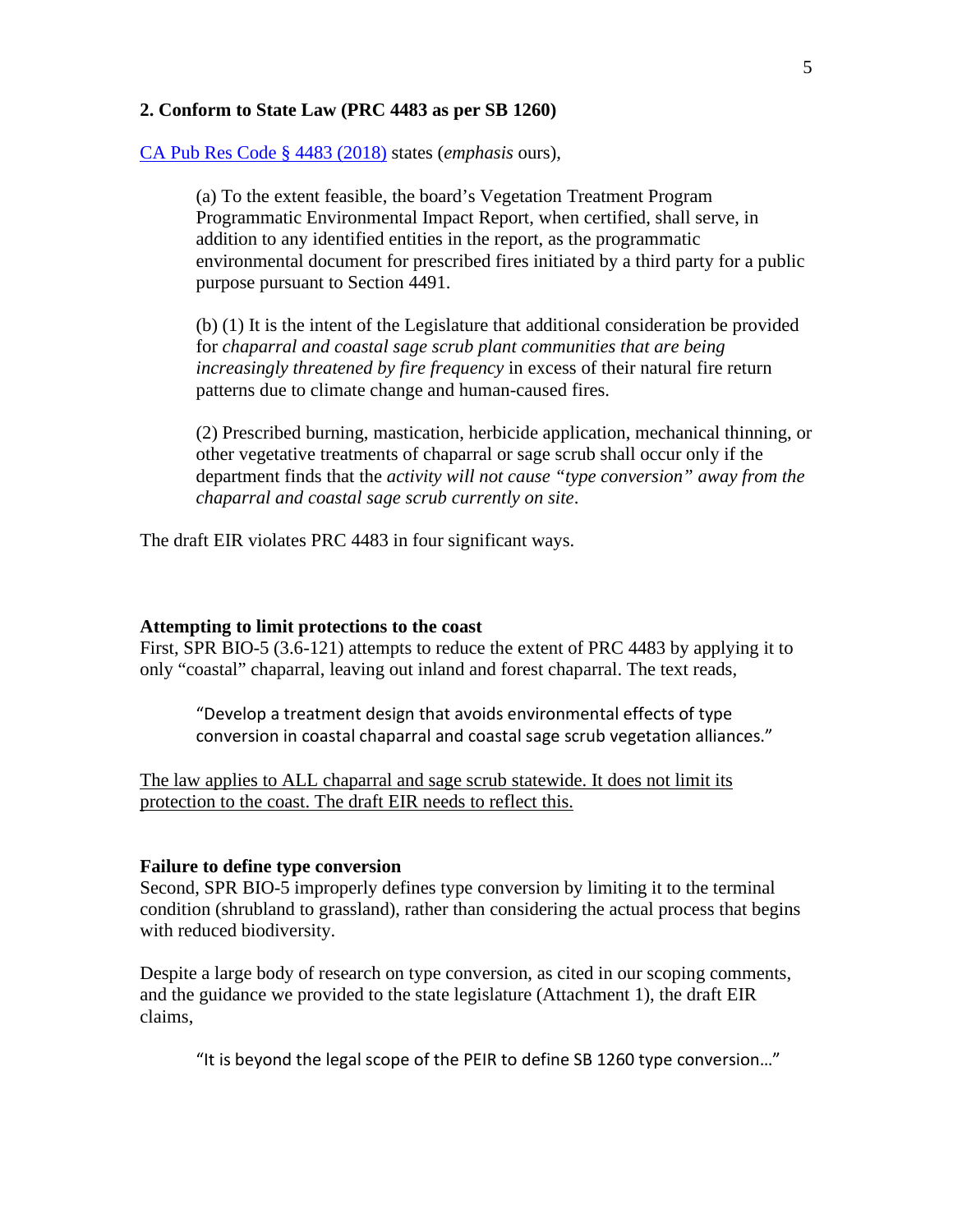The contention that a programmatic EIR cannot establish a proper definition of type conversion is absurd and violates CEQA guidelines.

#### **Avoiding responsibility**

Third, the draft EIR passes on the responsibility of defining type conversion and determining to the "project proponent." Passing off the determination of a key environmental impact of a project to a future, unknown entity not only violates the spirit of SB 1260, but is also a clear violation of CEQA.

#### **Allowing type conversion anyway**

Finally, the draft EIR opens the door to allow partial type conversion to occur if the "project proponent" shows that,

"…habitat function of chaparral and coastal sage scrub would be at least maintained within the identified spatial scale at which type conversion is evaluated for the specific treatment project."

How exactly a project proponent is supposed to determine "habitat function" is not offered other than a reference to a paper that reviews a process to evaluate ecosystem goods and services that can be exploited by humans (Groot et al. 2002) (3.6-117). This approach is useless if one is interested in protecting native ecosystems for the actual plants and animals that live there, not the farming or hunting opportunities provided to people.

What "habitat function" actually means is that based on a project proponent's opinion, a chaparral stand could be modified to promote a particular value that has little to do with natural processes. In other words, a rare, old-growth chaparral stand could be treated to create deer browse in order to support the hunting industry, making it more susceptible to type conversion. Such projects have been done in the past, causing significant damage to healthy, intact shrubland plant communities (Fig. 2).

Regardless, we do not have a clear enough understanding of the ecology for the wide variety of chaparral plant communities that exist in California to allow a "project proponent" to justify whatever species mix/shrub cover is being promoted to maintain or improve "habitat function."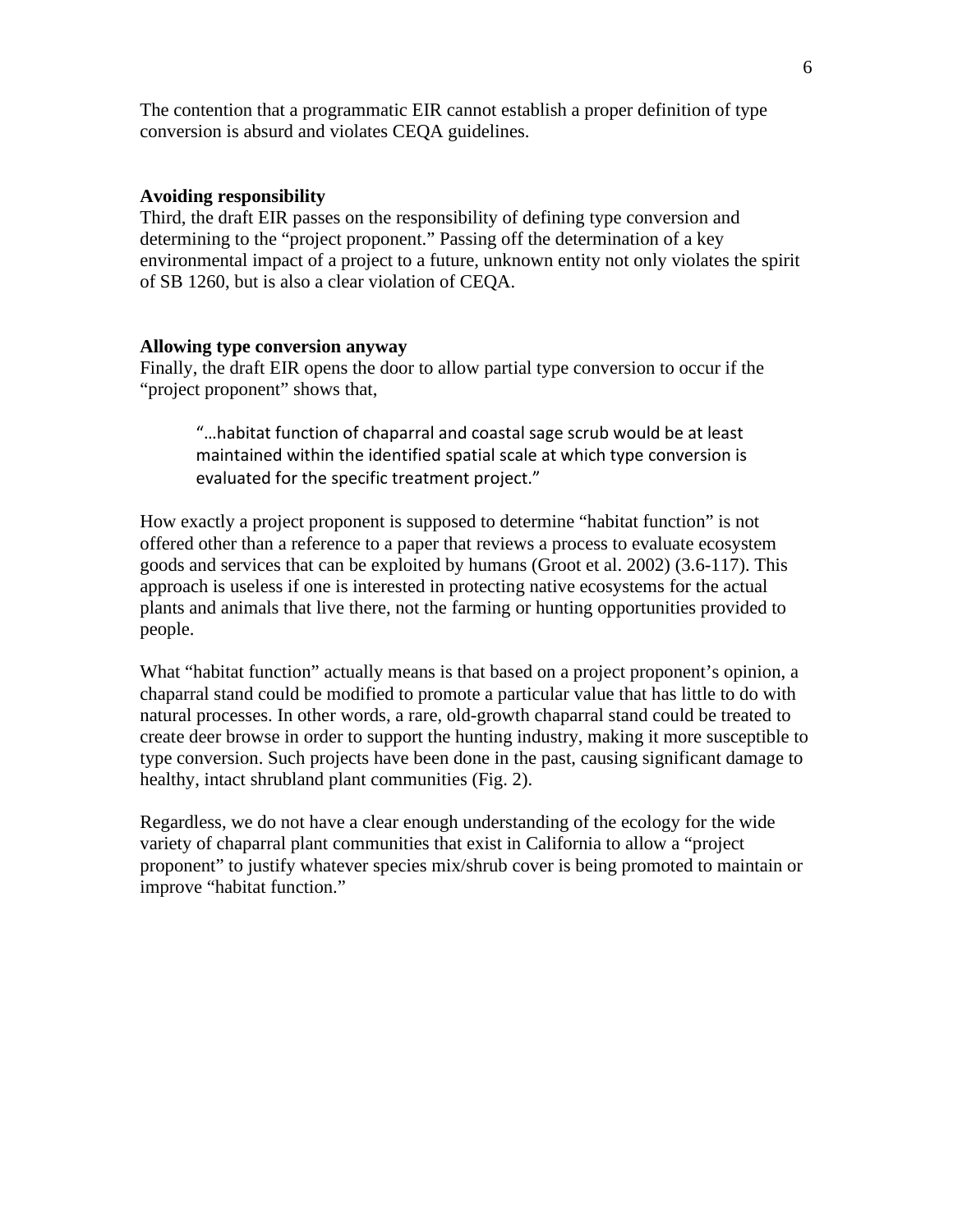

**Fig. 2.** A large, mixed chaparral stand on the Cleveland National Forest that was cleared to increase deer browse, leaving it susceptible to type conversion.

Yet despite our limited knowledge, somehow the authors of the draft EIR have come up with precise % of habitat clearances in chaparral that are acceptable to maintain "habitat function":

"A minimum of 35 percent of existing shrubs and associated native vegetation will be retained at existing densities in patches distributed in a mosaic pattern within the treated area or the shrub canopy will be thinned by no more than 20 percent from baseline density…"

The draft EIR needs to establish a clear definition of chaparral type conversion as per example provided by Attachment 2 and provide adequate guidance in how to determine the possibility of its occurrence due to a proposed project.

## **3. Ecological Restoration Not Applicable to Chaparral**

Despite a wealth of research demonstrating that chaparral is threatened by high fire frequency and does not need treatment for ecological restoration purposes (as cited in our scoping comments), the draft EIR indicates that ecological restoration treatments can be applied to chaparral and sage scrub when these plant communities are within their natural fire return interval or if a project proponent,

"…can demonstrate with substantial evidence that the habitat function of chaparral and coastal sage scrub would be improved." SPR BIO-5.

Nowhere in the draft EIR is there any indication that chaparral needs ecological restoration or how its "habitat function" can be improved by treatment. There is a map of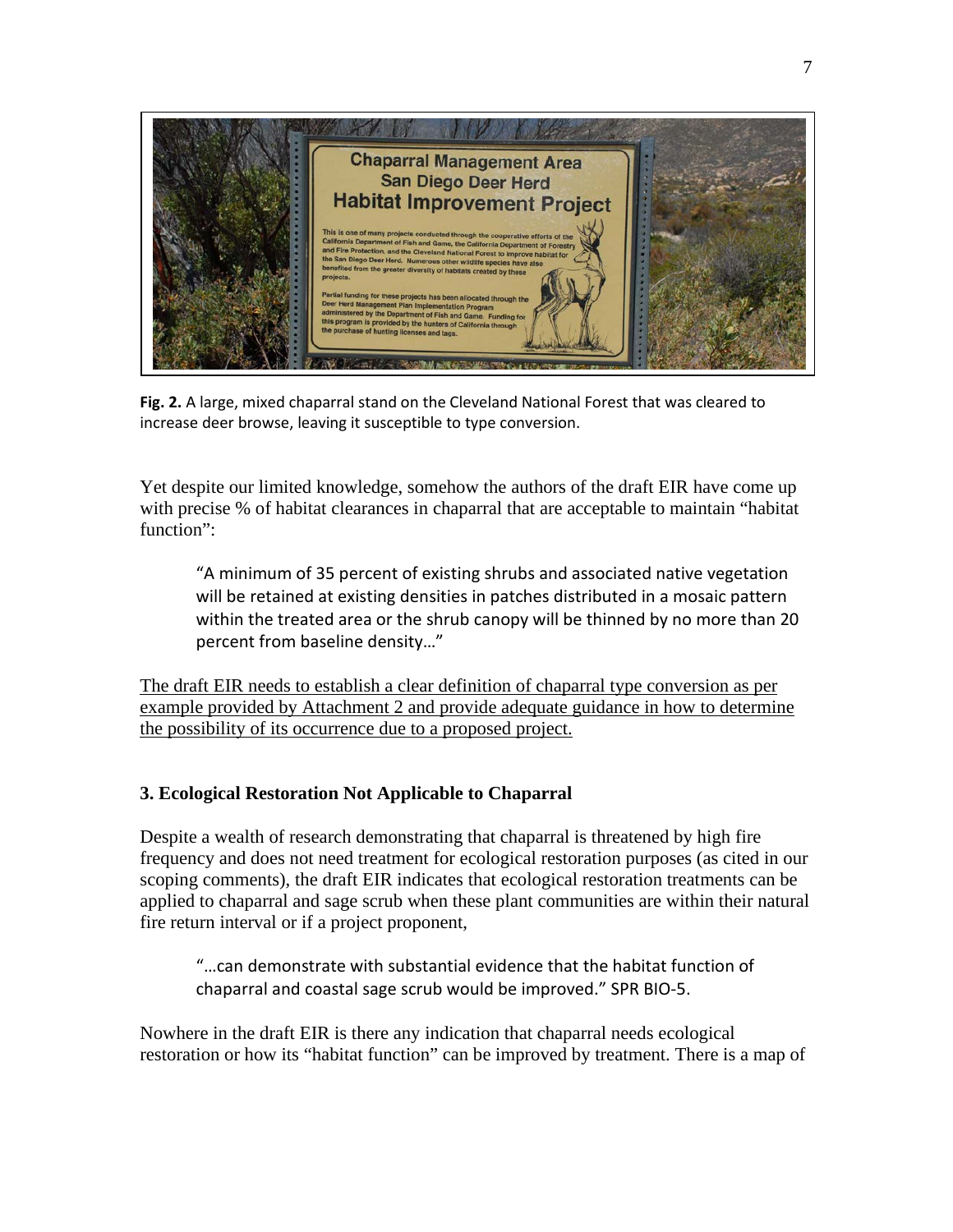modeled ecological treatment areas, but its gross scale makes it impossible to determine the precise location such treatments (2-17).

The draft EIR makes it very clear throughout the document that,

"…California chaparral shrublands have experienced such substantial human population growth and urban expansion that the increase in ignitions in these areas (Schroeder et al. 1964) have offset the effects of suppression to the point that fire frequency exceeds the historic range of variability (Keeley et al. 1999). Because anthropogenic ignitions tend to be concentrated near development, more fires now occur at the urban fringe than in the backcountry (Keeley et al. 2004). Profound impacts on land cover condition and ecological community dynamics are possible if a disturbance regime exceeds its natural range of variability, and these altered fire regimes can lead to cascading ecological effects (Dale et al. 2000)" (2-15).

In addition, the draft EIR explains that many chaparral plant communities are sensitive natural communities. For example,

"Maritime chaparral, characterized by manzanita and California lilac (*Ceanothus*  spp.) species adapted to the foggy coastal climate, once dominated sandy hills along Monterey Bay, Nipomo Mesa, Burton Mesa, and Morro Bay. Maritime chaparral is now one of the region's most threatened vegetation types, with its extent severely reduced by development" (3.6-28).

The draft EIR also warns that,

"While SPRs would minimize impacts, treatment activities could still result in a loss of acreage of sensitive natural communities and habitats, eliminate sensitive natural communities or habitats from a treatment area, or reduce the habitat value or function of sensitive natural communities and habitats" (3.6-180).

As the draft EIR states, California's native shrublands are not like some of our State's forests which have missed one more natural fire cycles due to past fire suppression. In fact, fire suppression has protected many chaparral stands from excessive fire which would likely lead to type conversion (as cited in our scoping comments).

The State's own climate change assessment document shows that the potential loss of chaparral under a hot/dry scenario could be extensive (Fig. 3). Considering such a scenario, it makes no sense at all for the draft EIR to suggest that chaparral needs to be treated with more fire or otherwise modified when the plant community is already under threat from high fire frequency.

Treating chaparral for "ecological restoration" purposes needs to be eliminated from the EIR and the VTP.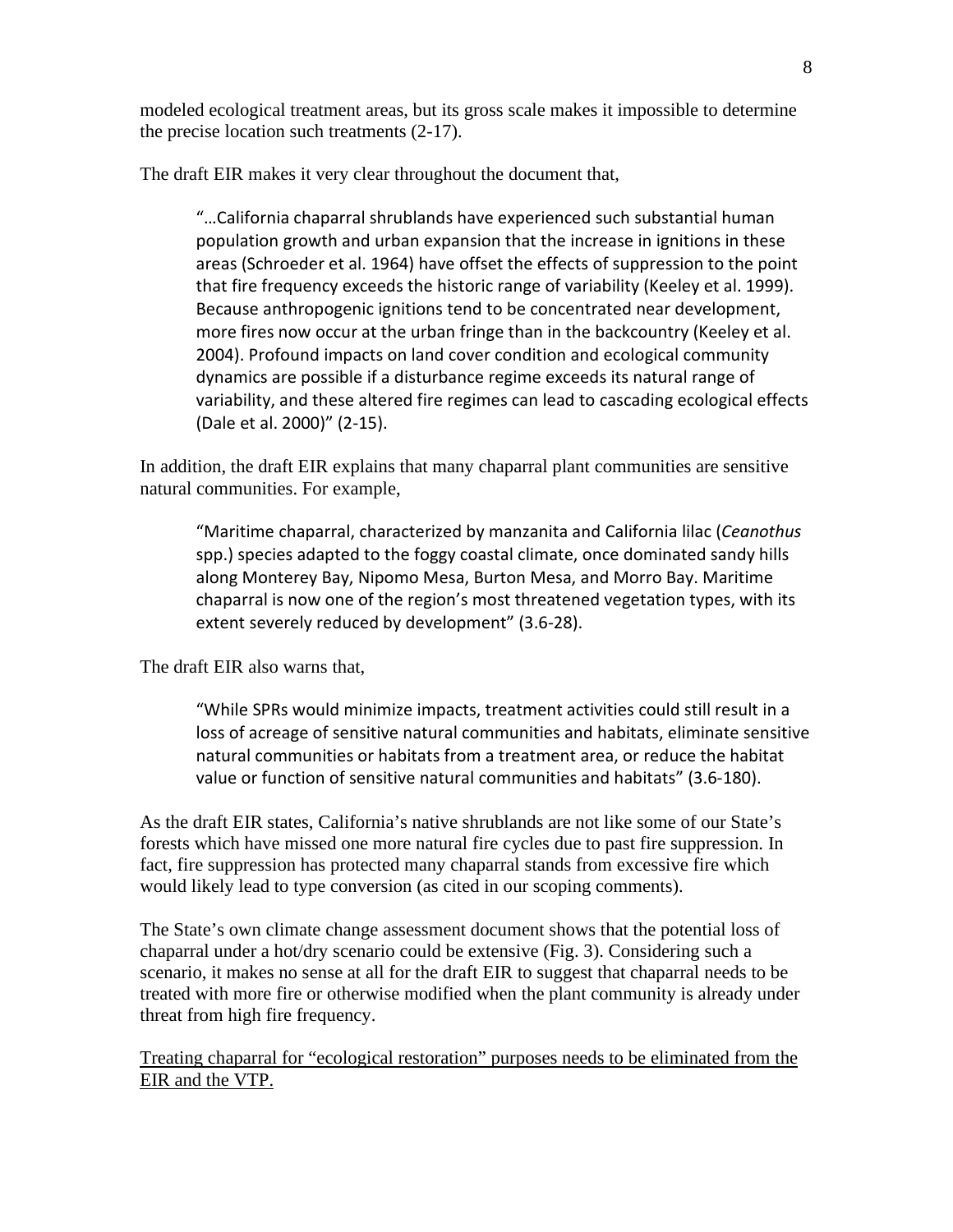

**Fig. 3.** Under a future high emissions/hot and dry climate scenario for the time period 2070 - 2099, much of the area currently occupied by chaparral will no longer be suitable for that plant community (shown in red). The likely replacement will be highly flammable, non-native weeds. From Thorne et al. 2016.

#### **4. Fire Return Interval Periods Inaccurate**

According to SPR BIO-5, a project proponent could burn/treat any chaparral stand in the State when it is above its "average" fire return interval as listed in Table 3.6-1. The table is copied from the California Native Plant Society's Manual of California Vegetation.

"Use prescribed burning as the primary treatment activity in sensitive natural communities that are fire dependent (e.g., closed-cone forest and woodland alliances, chaparral alliances characterized by fire-stimulated, obligate seeders), to the extent feasible and appropriate based on the fire regime attributes as described in *Fire in California's Ecosystems* (Van Wagtendonk et al. 2018) and the *Manual of California Vegetation* (Sawyer et al. 2009)" (3.6-147).

This is a serious problem in that most of the intervals listed in the table have no research to support them as they were determined by informal discussions, not data. The only solid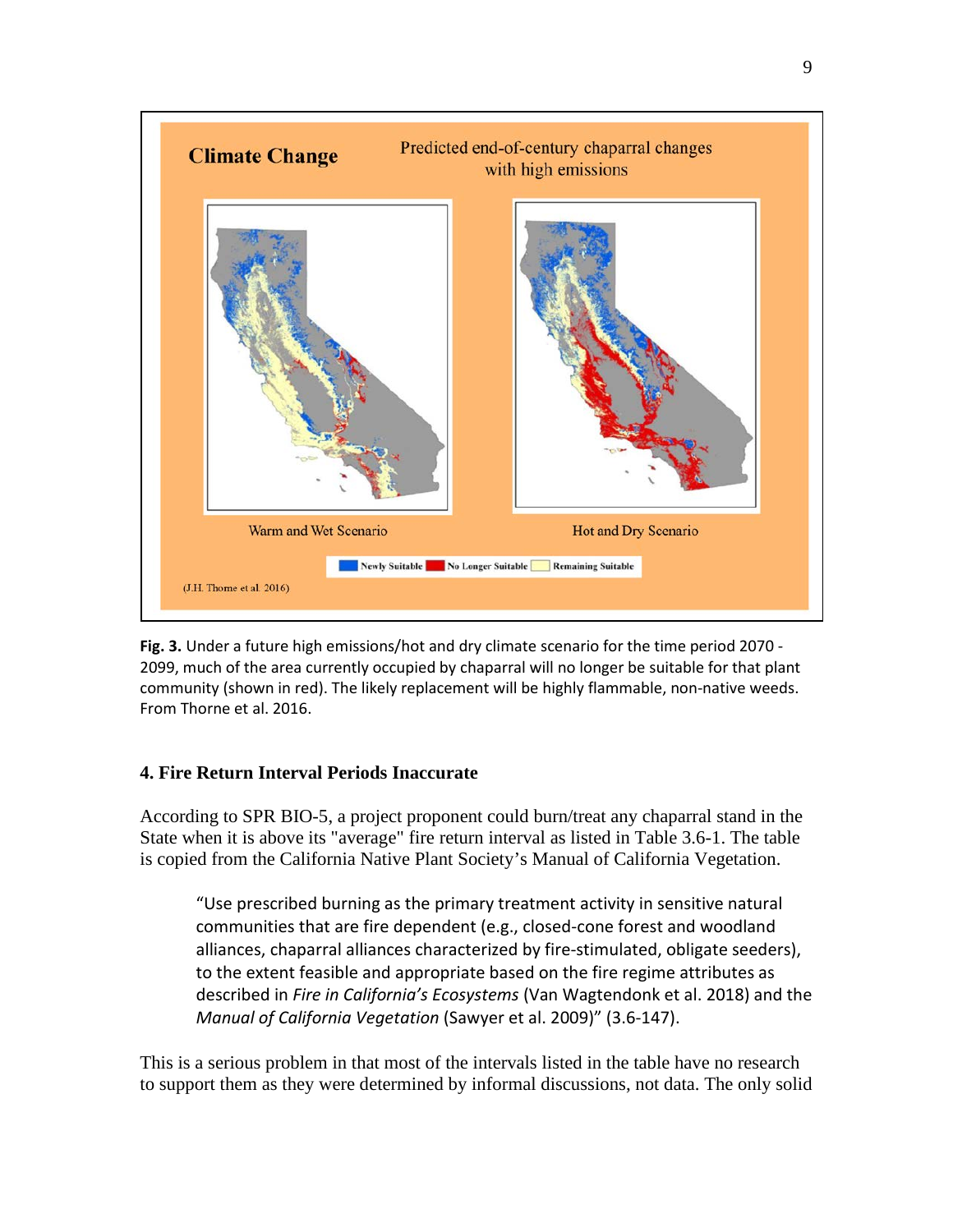information we have on natural chaparral fire return intervals has been derived primarily from mixed chaparral (30 – 150 years or more) and *Ceanothus megacarpus* chaparral (fire return intervals less than 6 years causes localized extinctions). Please see our pervious scoping comments for references.

For example, the low end of the fire return interval for a number of important chaparral types in the table is below 10 years (e.g. chamise, red shanks, cup leaf ceanothus). How one defines these different chaparral types is not clarified (for example, most chaparral has some chamise component). Such a short fire return interval would likely lead to type conversion as per the biodiversity definition reference above.

We are unaware of any literature that offers data that supports a ten-year lower limit for the listed chaparral types. The closest way to determine the lower limit of fire return intervals for a particular area (not a generalized plant community) is to examine local lightning frequencies, the natural ignition source for fire. In many locations where chaparral exists, lightning frequencies indicate natural fire return intervals to be on the order of a century or more, not ten years.

Therefore, the lower limit of a fire regime period listed in the table needs to be considered questionable in deference to preventing environmental damage. At the very minimum, the median year of each fire return interval needs to be considered the lower limit by Cal Fire, NOT the one listed in Table 3.6-1.

The important issue regarding fire return intervals for native shrublands in the draft EIR is to prevent type conversion within fuel treatments near communities, not as a metric to justify treatments for "ecological restoration."

Fire return intervals for native shrublands in the EIR need to be reexamined and determined by actual data such as lightning frequency (van Wagtendonk and Cayan 2008, Keeley 1982).

## **5. Old-growth Chaparral is not Protected**

The draft EIR allows for ecological restoration "treatment" of chaparral when a stand is older than the average time listed in the fire return interval in Table 3.6-1, OR if the "project proponent says it "needs" to burn for "habitat value." This will accelerate the already rapid decrease of legacy, old-growth chaparral stands in the State.

"Ecological restoration" treatment for chaparral is an oxymoron. There is no scientific evidence to support the treatment of old-growth chaparral (older than 60 year since the last fire) and the outdated agricultural/ranching-centric policy the draft EIR is attempting to breathe new life into. Old-growth chaparral is becoming increasingly rare due to increasing fire frequencies, climate change. Chaparral is NOT a forest where prescribed burning *can* play an ecological role (Keely et al 2009).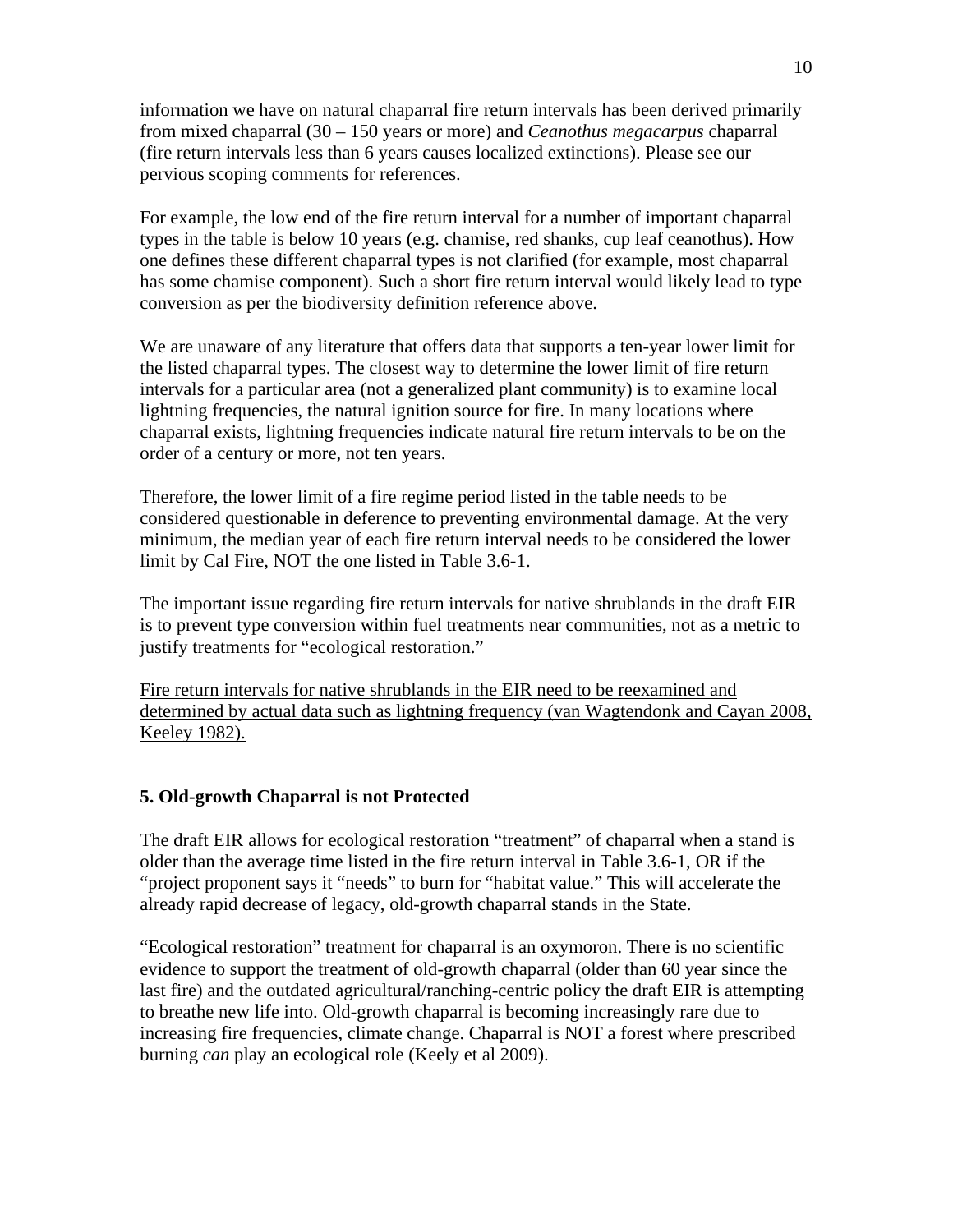The VTP needs to provide additional consideration for protecting old-growth chaparral communities (older than 60 years since last fire) that are being increasingly threatened by fire frequency in excess of their natural fire return patterns due to climate change and human-caused fires. Prescribed burning, mastication, herbicide application, mechanical thinning, or other vegetative treatments of old-growth chaparral shall not occur outside the 100-foot defensible space zone.

## **6. Cumulative Impacts Likely Considerable**

Given the erroneous assumptions within SPR BIO-5, the draft EIR's conclusion that the implementation of this and other mitigation measures would prevent significant cumulative effects by the VTP is unsupportable (4-18).

In summary, the current draft EIR for the Vegetation Treatment Program:

**- Fails to adequately explain and justify the purpose and need for the VTP.** Nearly all the devastating losses of life and property from wildfires are caused by wind-driven wildfires, yet the draft EIR acknowledges the Program's proposed treatments, "may not be able to slow or halt extreme wind-driven fires" (ES-2).

**- Violates state law.** Causing type conversion in chaparral through the proposed vegetation treatments and mitigations (SPR BIO-5) is not permitted as per SB 1260 – Jackson.

**- Contradicts its own statements of fact.** The Program recognizes the threat of increasing fire frequencies in chaparral. Yet the Program's proposed vegetation treatments establishes protocols to burn/treat more chaparral, further threatening the chaparral ecosystem.

**- Is based on an outdated paradigm that is contrary to the best available science – attempting to control/stop wildfires rather than focusing directly on saving lives and property.** Experience and the research have clearly shown that depending on vegetation treatments and waiting for "when weather conditions shift, wind subsides, and fire intensity decreases" to protect communities from wildfire is a failed approach.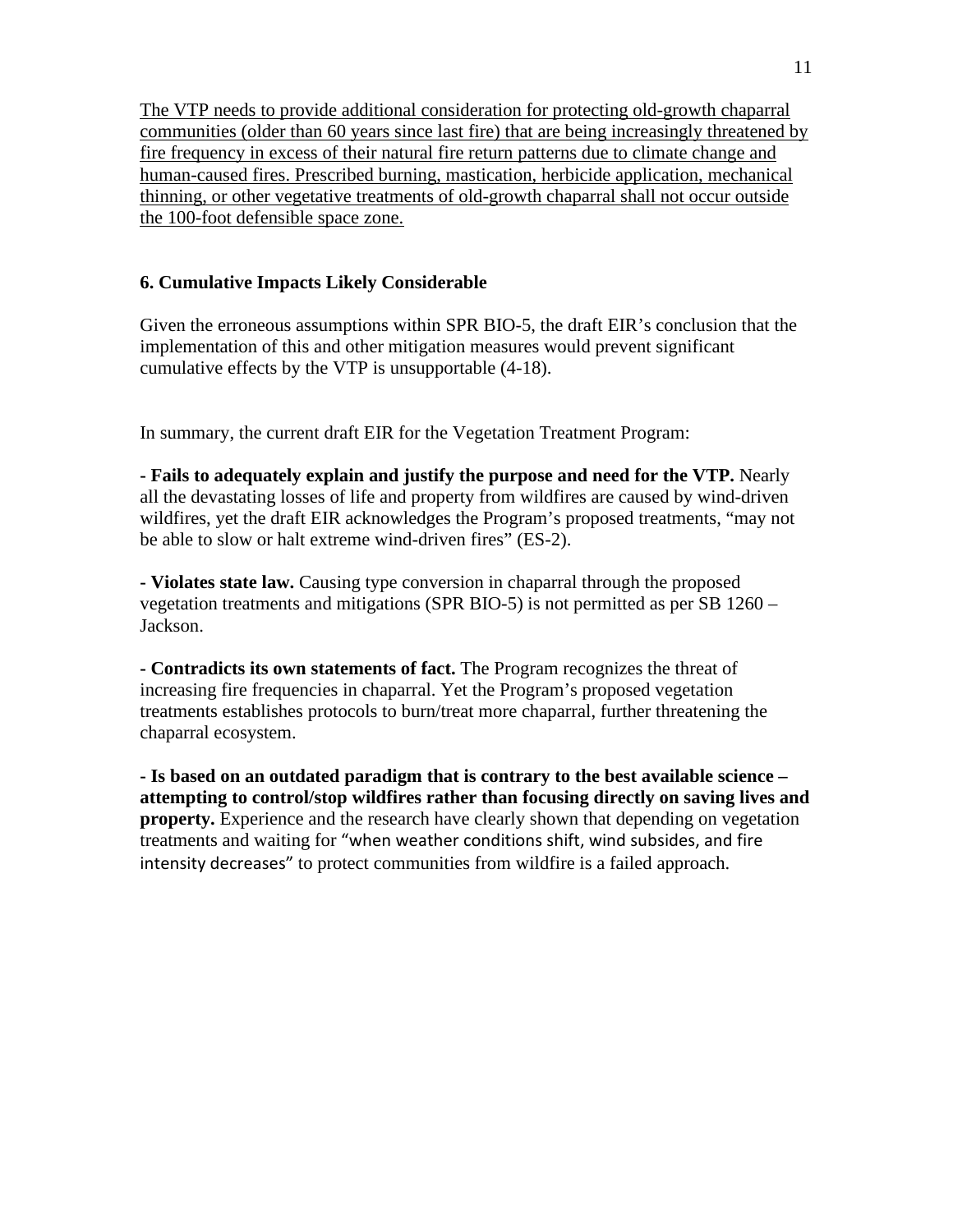We respectfully request the Board revise the draft EIR to accept the challenge to develop a plan that *can* address wind-driven fires and *can* protect communities from them by facilitating a comprehensive approach to wildfire risk reduction.

The draft EIR needs to comply with CEQA and the CEQA guidelines as described in our comments below and in our joint letter with Impett et al. 2019.

The draft EIR should recommend the formation of a Community Flammability working group/entity that is responsible for preventing wildfire catastrophes – not wildfire itself – that is composed of diverse talents (see Attachment #1).

Sincerely,

Richard W. Halsey **Bryant Baker** Ara Marderosian Director Conservation Director Executive Director California Chaparral Institute Los Padres ForestWatch Sequoia ForestKeeper

Engan Balen

Ara Marderosia

Cited References

Impett, L.I, D. Silver, B. Nowicki, S. Wolf, D. Barad, L. Packard, R. Halsey, and others. 2019. California Vegetation Treatment Program Draft Program Environmental Impact Report. August 9 comment letter to the Board of Forestry and Fire Protection.

[Keeley, J.E, G.H. Aplet, N.L. Christensen, S.C. Conard, E.A. Johnson, P.N. Omi, D.L.](http://www.californiachaparral.com/images/Eco_Found_for_Fire_Management_forest_and_shrublands_Keeley_et_al_pnw_gtr779.pdf)  [Peterson, T.W. Swetnam. 2009. Ecological foundations for fire management in North](http://www.californiachaparral.com/images/Eco_Found_for_Fire_Management_forest_and_shrublands_Keeley_et_al_pnw_gtr779.pdf)  [American forest and shrubland ecosystems. Gen. Tech. Report PNW-GTR-779. Portland,](http://www.californiachaparral.com/images/Eco_Found_for_Fire_Management_forest_and_shrublands_Keeley_et_al_pnw_gtr779.pdf)  [OR: USDA, USFS PNW Research Station.](http://www.californiachaparral.com/images/Eco_Found_for_Fire_Management_forest_and_shrublands_Keeley_et_al_pnw_gtr779.pdf) 92 p[.](http://www.californiachaparral.com/fire/firescience.html#mce_temp_url#)

[Keeley, J.E. 1982. Distribution of lightning and man-caused wildfires in California, pp.](http://www.californiachaparral.com/images/Lightning_in_California_Fires_II.pdf)  [431-437. In C.E. Conrad and W.C. Oechel \(eds\), Proceedings of the International](http://www.californiachaparral.com/images/Lightning_in_California_Fires_II.pdf)  [Symposium on the Dynamics and Management of Mediterranean Type Ecosystems.](http://www.californiachaparral.com/images/Lightning_in_California_Fires_II.pdf)  [USDA Forest Service, General Technical Report PSW-58.](http://www.californiachaparral.com/images/Lightning_in_California_Fires_II.pdf)

[Thorne, J.H, R.M. Boynton, A.J. Holguin, J.A.E. Stewart, and J. Bjorkman. 2016. A](http://climate.calcommons.org/bib/climate-change-vulnerability-assessment-california%E2%80%99s-terrestrial-vegetation)  [Climate Change Vulnerability Assessment of California's Terrestrial Vegetation.](http://climate.calcommons.org/bib/climate-change-vulnerability-assessment-california%E2%80%99s-terrestrial-vegetation)  [University of California, Davis.](http://climate.calcommons.org/bib/climate-change-vulnerability-assessment-california%E2%80%99s-terrestrial-vegetation)

Van Wagtendonk, J.W., and D.R. Cayan. 2008. Temporal and spatial distribution of lightning strikes in California in relation to large-scale weather patterns. Fire Ecology 4: 34-56.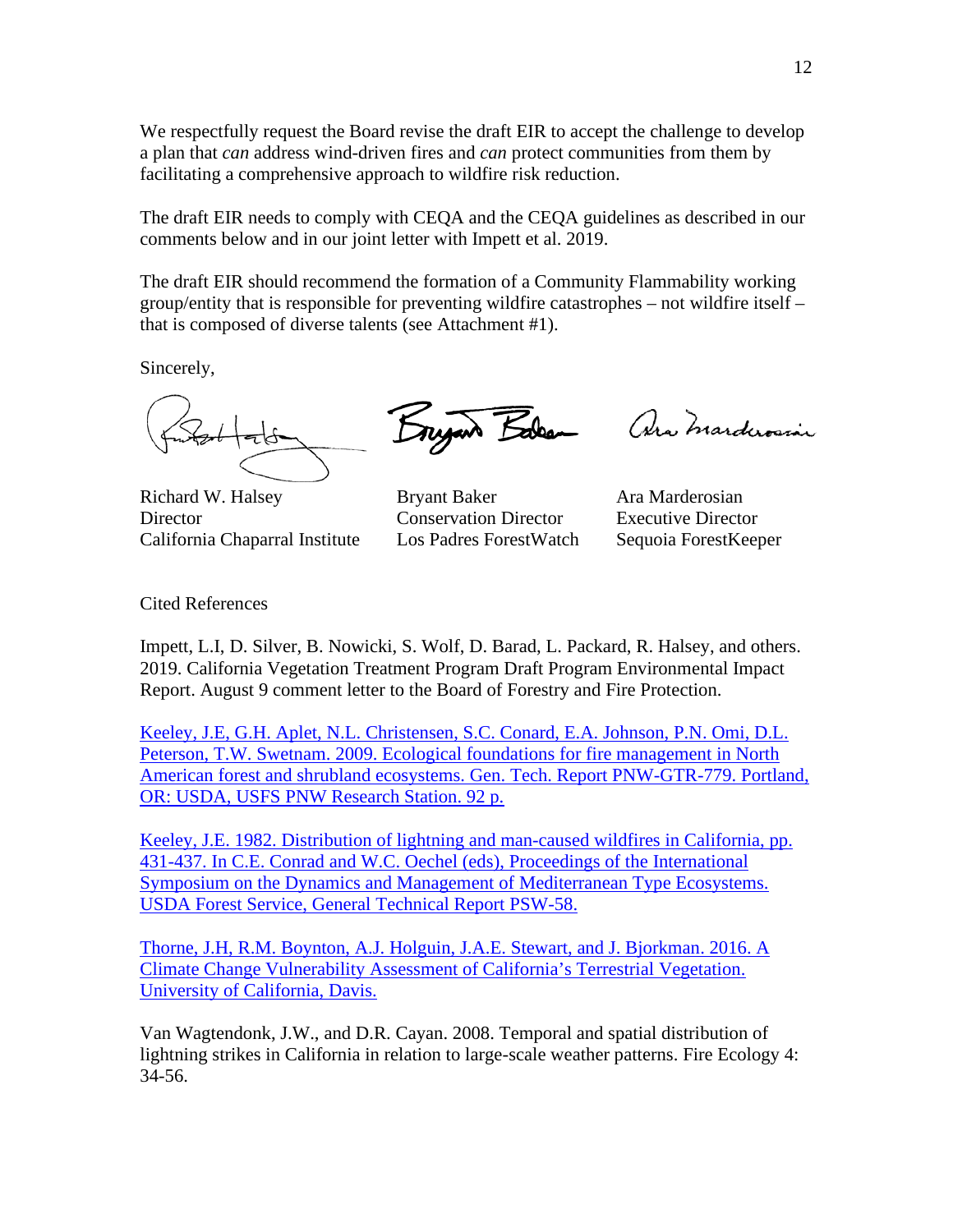# **Attachment 1: Suggested Composition of a Community Flammability Group**

While large wildland fires are inevitable, the destruction of communities by those fires is not. Therefore, we propose the establishment of a state sponsored working group with the specific mission of dramatically reducing the loss of life and property within communities that face the potential of **being devastated by wind-driven wildfire storms**. The group would be composed of physicists, meteorologists, geographers, architects, educators, municipal fire experts, structural fire behavior analysts, catastrophic risk management (CRM) analysts, urban planners, psychologists, building engineers, native landscape architects, and environmental/community advocates who have an expertise in understanding the impact of fire on communities and the needs/challenges of diverse neighborhoods within those communities.

This group is a community flammability group, not a wildland fire group. As such, it will be addressing the impact of wildland fire in a manner that has not been addressed before. Therefore, the composition of the group must focus on a diverse mix of people who represent the state, provide expertise in the full range of fire disaster preparedness and mitigation research/practice, and eager to explore and develop innovative options that are not currently common practice – and see those options actualized within communities.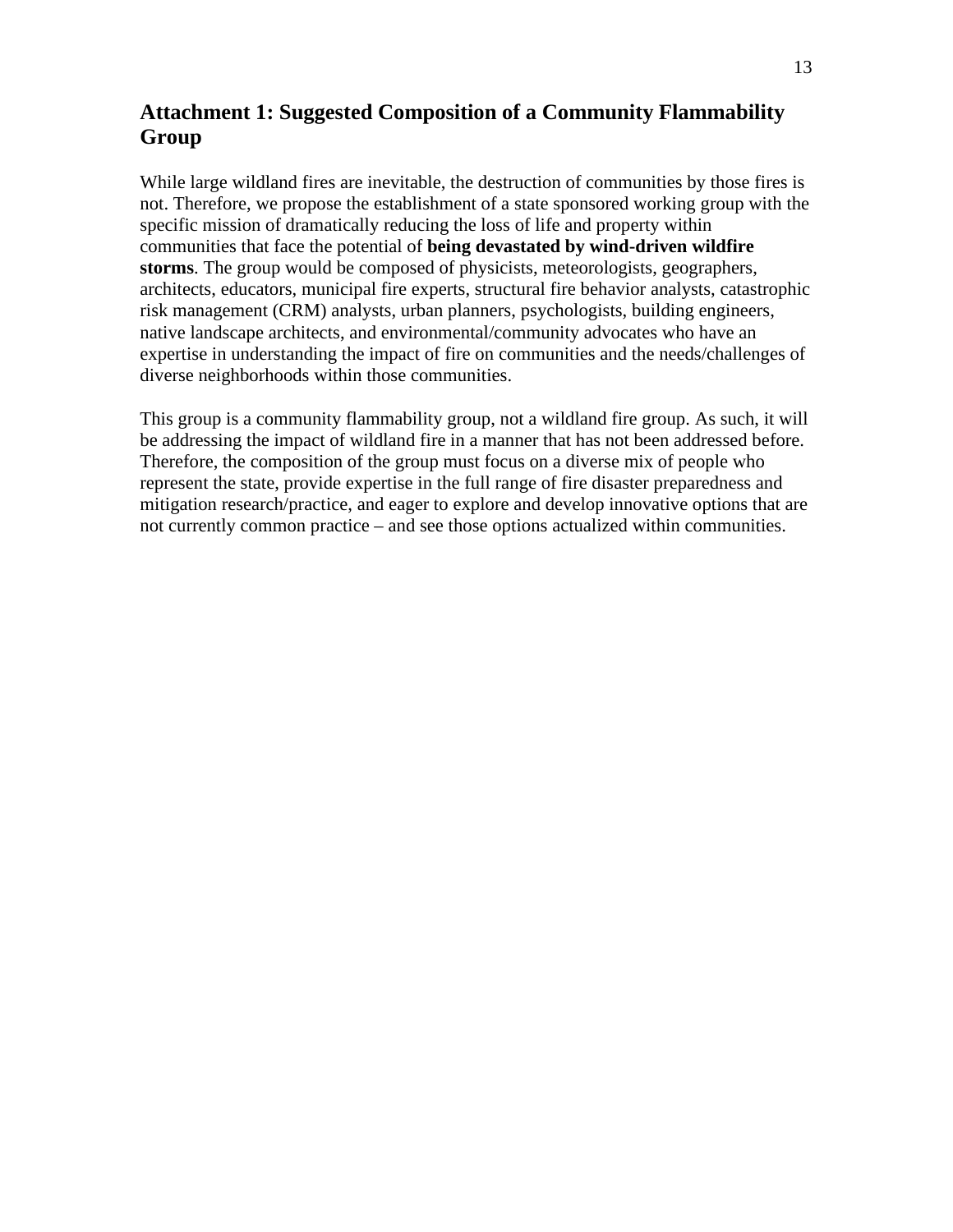# **Attachment 2: Type Conversion provided to the California State Legislature for SB 1260**

**Type conversion** as related to California chaparral and coastal sage scrub is the process by which the dominant plant species of a native chaparral and / or coastal sage scrub plant community (shrubs and/or forbs) are extirpated over time by a series of disturbance events (e.g. short fire return intervals, mastication, grazing) or after a single disturbance event (e.g. cool season fires), leading to the reduction of biodiversity and often to the invasion of non-native annual grasses and forbs. In chaparral plant communities, fire return intervals less than 30 years, depending on soil, aspect, and climatic conditions, can lead to type conversion by compromising the ability of chaparral shrub species, especially obligate seeding species (e.g. *Ceanothus spp.*, *Arctostaphylos spp.*, etc.), from properly regenerating. Resprouting species (e.g. *Adenostoma fasciculatum*) can also be negatively impacted by short fire return intervals since these plants need sufficient time to recharge their underground starch supplies to produce viable resprouts; short fire return intervals short-circuit this process. Native annuals that contribute to rich postfire species diversity are also negatively impacted by short fire return intervals as invasive non-native species out-compete them for nutrients and space. Coastal sage scrub communities are somewhat more resilient to fire return intervals less than 30 years because of a general lack of obligate seeding shrub species. Too-frequent fire disturbance in either chaparral or coastal sage scrub favors the establishment of rapidly reproducing non-native annual grasses and forbs that have a higher ignition probability and produce cooler fires than chaparral or coastal sage scrub communities. Establishment of grasses and forbs in place of shrubs can lead to an undesirable feedback loop called the grass-fire cycle.

#### **Illustrations**



Figure 1. Example of type conversion (chamise chaparral to non-native grassland) due to a single prescribed burn conducted during the cool season in the 1980's within Pinnacles National Park, California.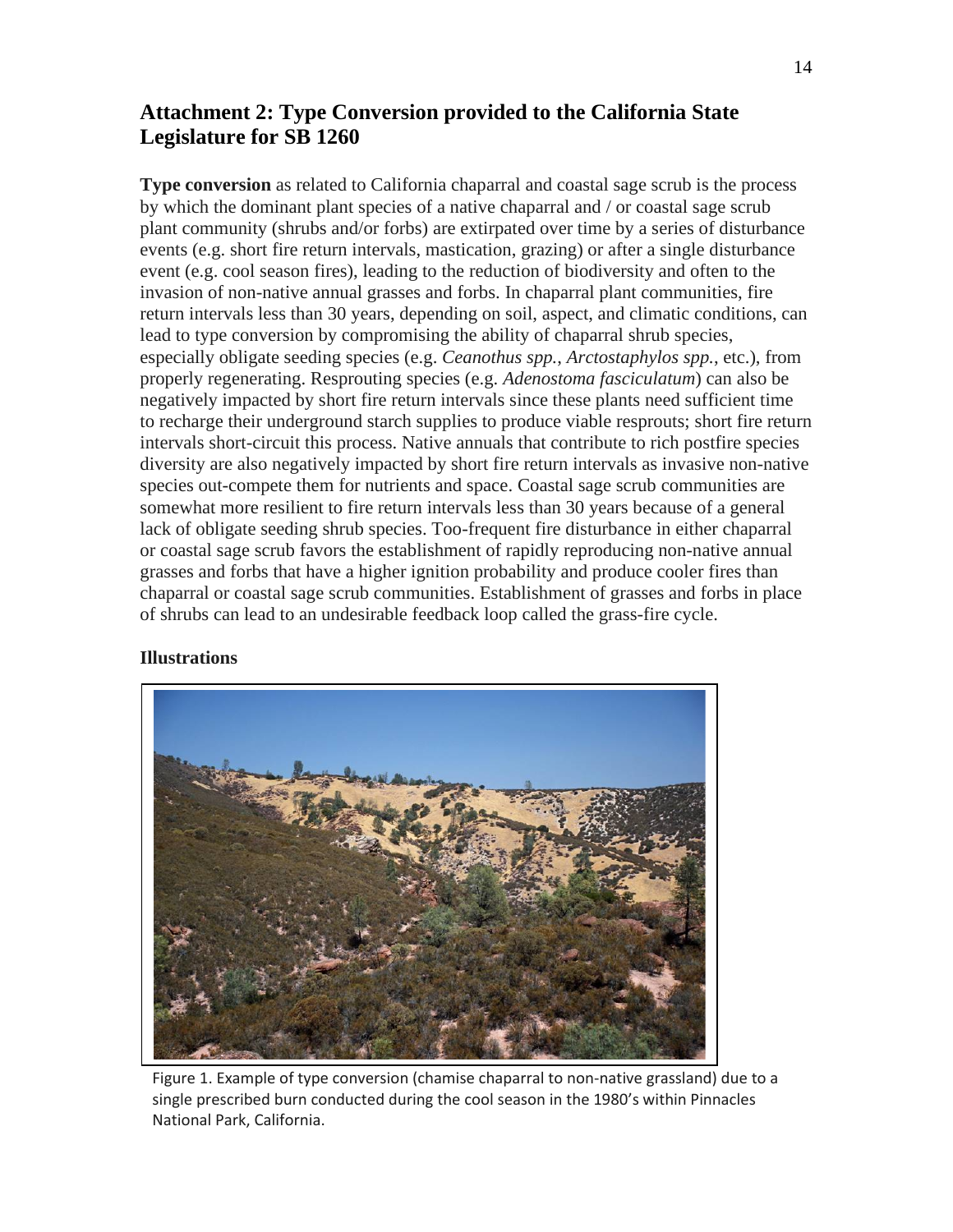

Figure 2. Type conversion of mixed chaparral to non-native grassland due to various vegetation treatments in the Cleveland National Forest, Trabuco Ranger District.



Figure 3. The type conversion of manzanita/mixed chaparral to non-native grassland due to mastication in the Los Padres National Forest, Santa Barbara Ranger District. An older treatment area is in the background, being invaded by non-native grasses. The most recent treatment is in the foreground. Note soil disturbance which facilitates the spread of non-native grasses.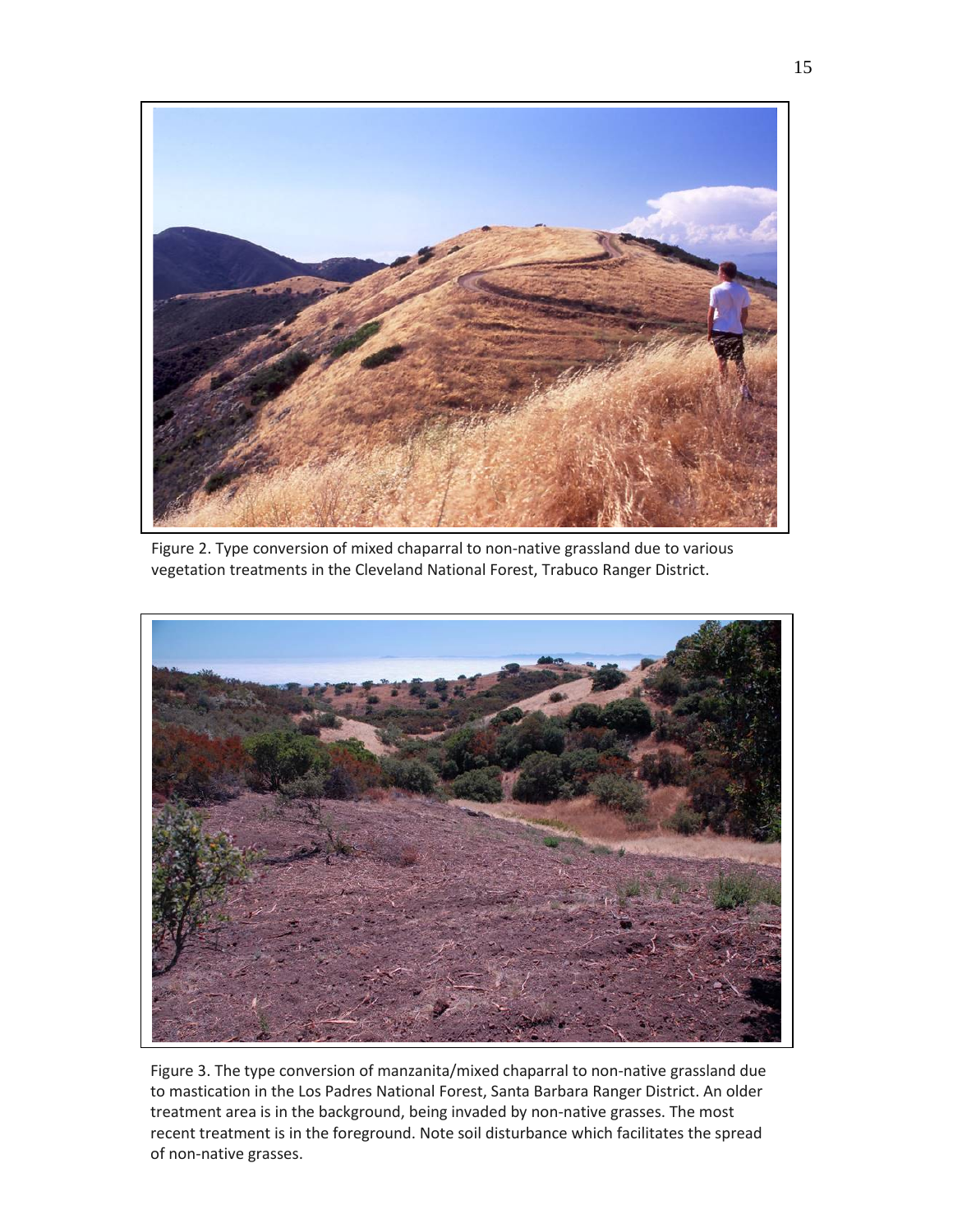

Figure 4. Type conversion of mixed chaparral resulting in reduced biodiversity. The far left shows an old-growth chaparral stand last burned during the 1970 Laguna Fire. The middle/left of the picture shows an area recovering from the 2001 Viejas Fire. It is composed primarily of chamise, deerweed, and several other shrub species. To the right is a portion of the Viejas Fire scar reburned in the 2003 Cedar Fire. The Cedar fire scar is now filled with non-native grasses. The majority of the resprouting shrubs have been killed and no obligate seeding species, such as Ceanothus, are present. The site was resurveyed in 2018. Results indicated a continued loss of obligate seeding species, a significant loss of resprouters, and large areas colonized by nonnative grasses.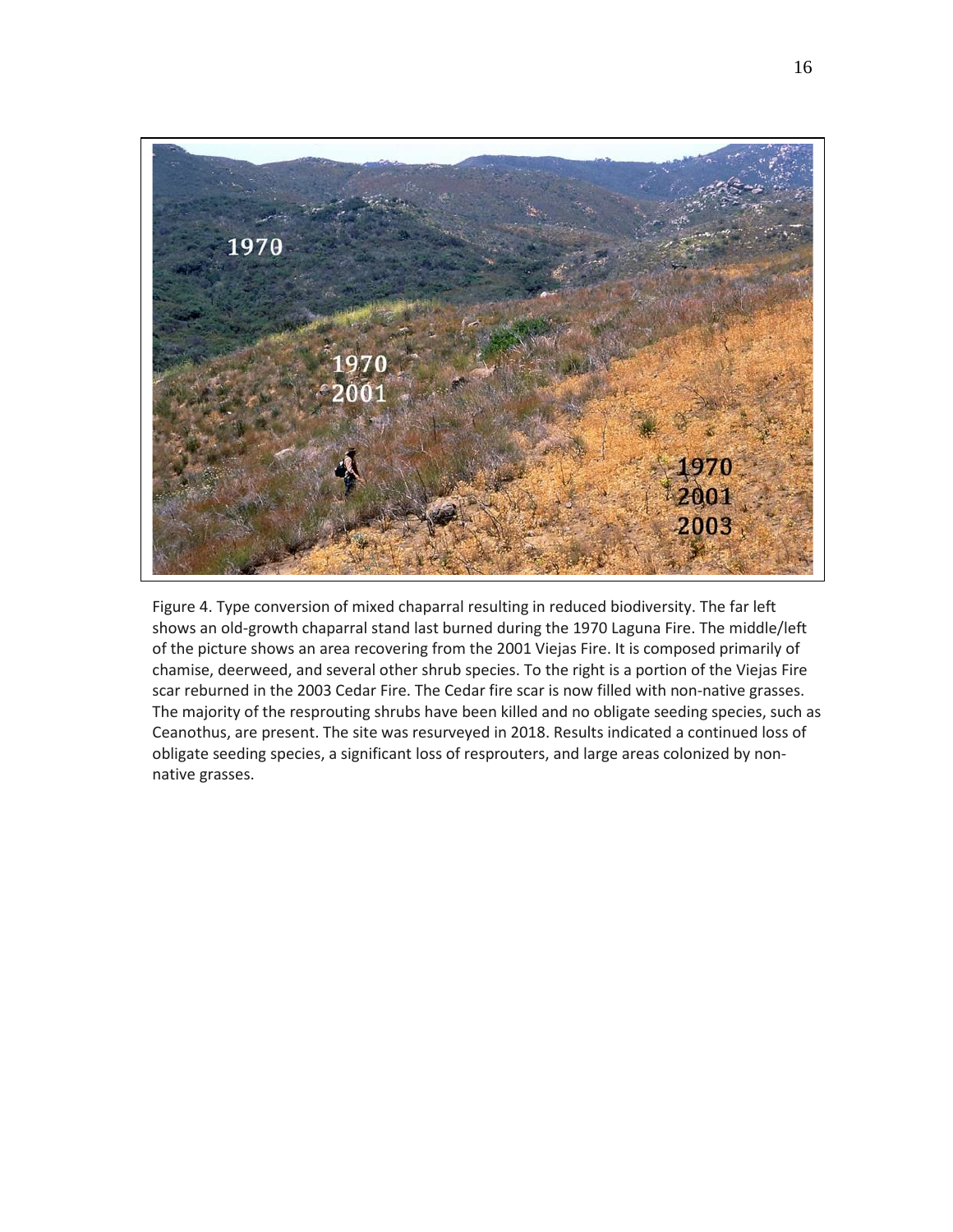## **Attachment 3: Op-Ed: Wildfire is inevitable, but the destruction of our communities is not**

## Los Angeles Times By Richard W. Halsey Dec. 11, 2018

Our current approach to wildfire is killing us. Instead of making communities fire safe, we're mostly trying to manage habitat to suppress fire, and it's failing to protect our lives and our property. Bureaucratic inertia and hubris are preventing needed change. Until the public understands the true nature of wildfire and demands the same of government, the staggering losses will continue to mount.

The sad fact is that strategies capable of preventing much of the devastation in Paradise and Malibu have been known for nearly two decades. But instead of pursuing those strategies, our wildfire agencies stubbornly pursue fire control. A case in point: After the massive fires of 2017 in Santa Rosa and in Ventura County, the state Legislature stepped in with this response: More money to increase logging and prescribed burns in forests far from where the fires occurred and far from communities with substantial populations.

As Jack Cohen, a former lead fire scientist with the U.S. Forest Service, has demonstrated through decades of study, extreme, uncontrollable wildfires are inevitable, but wildlandurban wildfire disasters are not. To stop those disasters, we must accept some basic principles based on experience and research. First among them is that the wildfire problem is a home ignition problem, not a wildfire control problem.

## *What does prevent house ignition is fairly simple, and compared with the cost of destructive fires, relatively inexpensive.*

Embers are the biggest threat. Most structures ignite from embers that can travel a mile or more from the fire front in high winds. Of the 1,650 structures destroyed in the 2007 Witch Creek fire in San Diego County, there were few, if any, reports of homes that burned as a result of direct contact with flames from wildland fuels. Although 100 feet of defensible space around structures is a worthwhile effort, the nearly exclusive focus by wildfire agencies on other kinds of habitat clearance — creating huge fire breaks and logging — isn't going to prevent wind-driven embers from setting communities on fire.

What does prevent house ignition is fairly simple, and compared with the cost of destructive fires, relatively inexpensive: Retrofitting houses or requiring that new houses be built with such measures as ember-resistant attic vents, nonflammable roofing (not Spanish-style tile roofs, which can trap embers in the spaces beneath the rounded tiles), and exterior sprinklers. The effectiveness of such sprinklers was proved during the 2007 wind-driven Ham Lake fire in Cook County, Minn., where they had been installed on 188 properties. Those properties survived; more than 100 neighboring properties didn't.